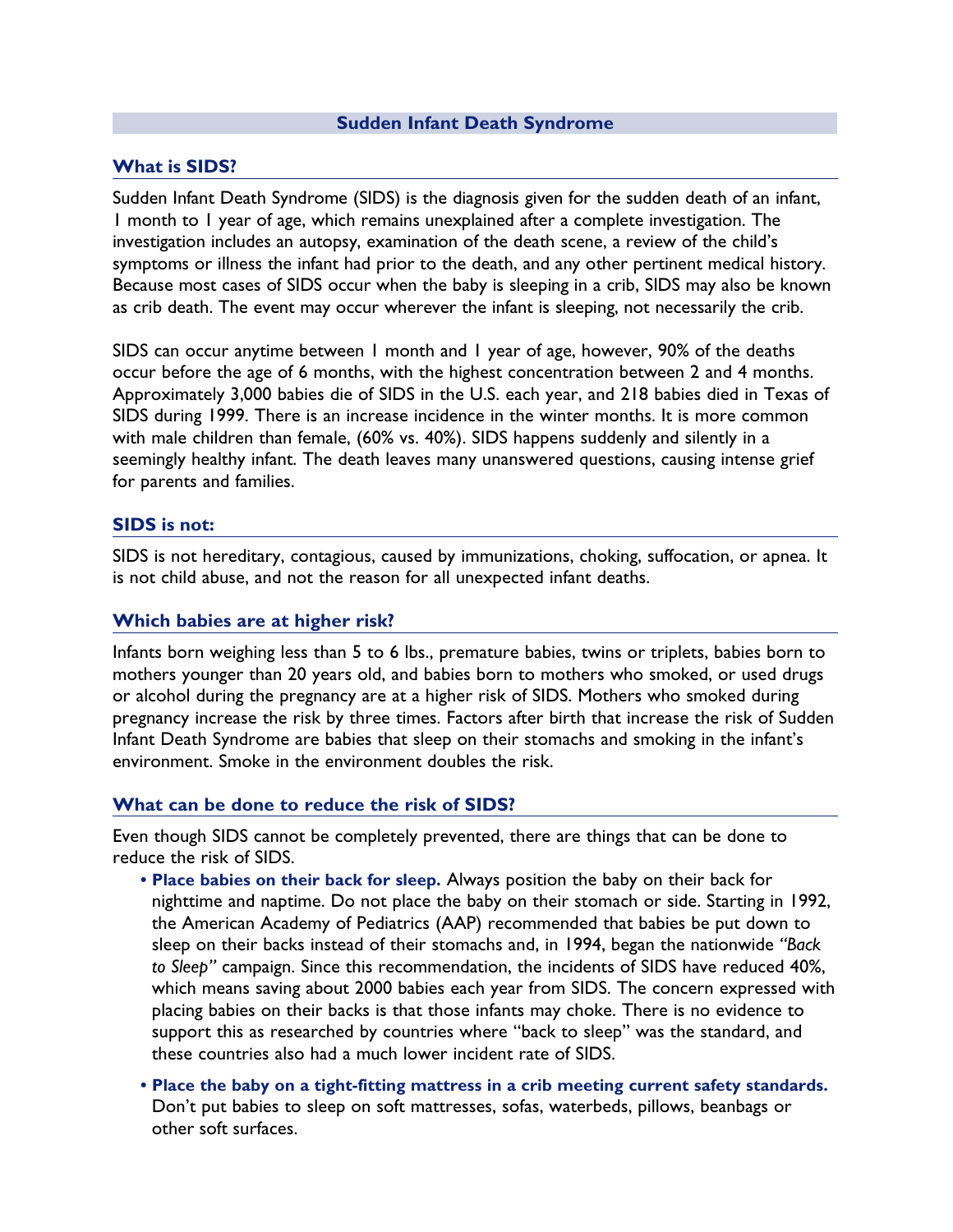- **•** R**emove all the fluffy and loose bedding from the sleep area**. Pillows, quilts, comforters and stuffed toys should not be in the sleep area. If using a blanket, it should be thin. Place the baby in the crib with his feet at the foot, and tuck the blanket around the crib mattress, only as far as the baby's chest. Blankets and coverings can bunch up around the baby's face, which can cause potentially dangerous re-breathing of stale air. Also, make sure the baby's head is uncovered during sleep.
- **Make sure the baby does not become over heated** by wearing too much clothing, heavy bedding or too warm a room. Babies cannot regulate their own body temperature well, so the baby should be dressed in whatever clothing is comfortable to you as an adult. Remove outer wear (jackets, sweaters, hats) once inside so not to overheat the baby.
- **• Keep the environment smoke-free.**
- **• Breast-feed the baby, if possible.** Breast-fed baby's are at lower risk for respiratory illnesses. The increase of SIDS during the winter months may be due to use of heavier bedding, over dressing the baby, and increased respiratory infections which may be triggering events for a SIDS death.

## **What causes SIDS?**

While the causes of SIDS are still unknown, a triple-risk model is now often used to describe the elements that occur together that may lead to the sudden death of an infant.

- **•** During the first 6 months of life, the rapid growth that occurs with infants may periodically destabilize their system that controls sleeping and waking, breathing, heart rate, blood pressure and temperature – this is known as the critical development period.
- **•** The vulnerable infant has an underlying defect in the brain that controls breathing and heart rate during early life, and
- **•** There are outside or environmental challenges present that a normal baby can overcome, but an already vulnerable infant might not. Stressors such as second-hand exposure to tobacco smoke, stomach sleep position or an upper respiratory infection alone do not cause death in an infant, but may further tip the balance against an infant's chances for survival. According to this model, all 3 elements must come together for SIDS to result. The babies seem to not have enough protective responders to handle changes in oxygen and carbon dioxide levels.

## **Child Care providers need to consider:**

Study results released in September 2000, evaluating the circumstances of nearly 2000 SIDS deaths, found that 20% of those SIDS deaths occurred in child-care settings. Thought to be a contributing factor was a high percentage of the caregivers were not aware of the "back to sleep" recommendation and other risk reducing techniques – probably because most of them had children that were older than when the recommendations came out in the 90's.

Also, it has been found that babies who routinely are used to sleeping on their backs and are then placed on their stomachs for sleep, have a 20 times greater risk of SIDS. A well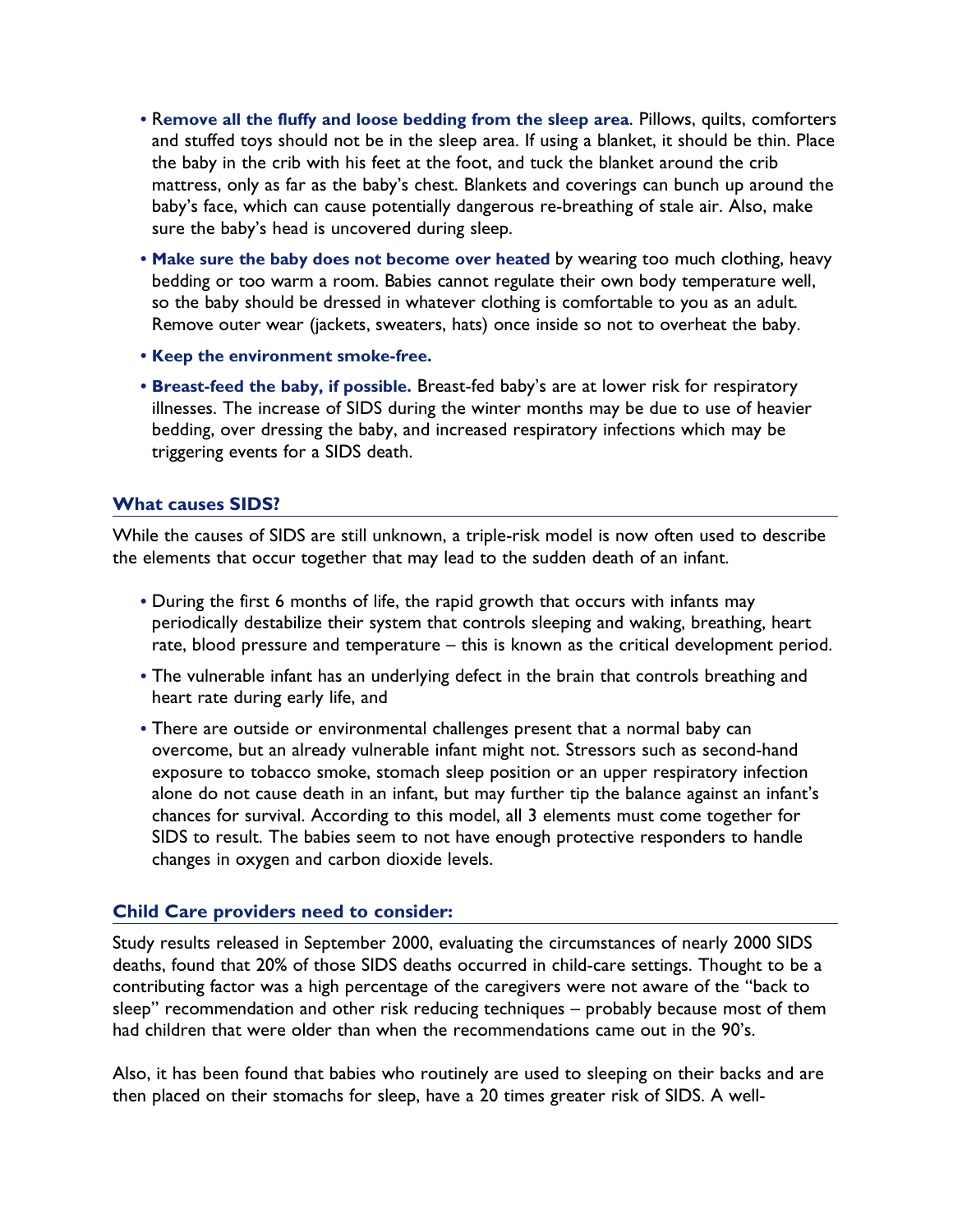intentioned, yet possibly uninformed caregiver, feels the baby would "sleep more soundly" on their stomach. It is essential that sleep position be consistent for nighttime, and naptime, and from parent to grandparent to child-care provider.

"Tummy time" while the baby is awake and being observed, is important to develop shoulder and neck muscles and coordination, as well as reduce the flattening that can develop on the back of the head.

If you have a child in care with reflux, respiratory disease or some other breathing dysfunction, be sure and obtain information from the child's physician on the recommended sleep position.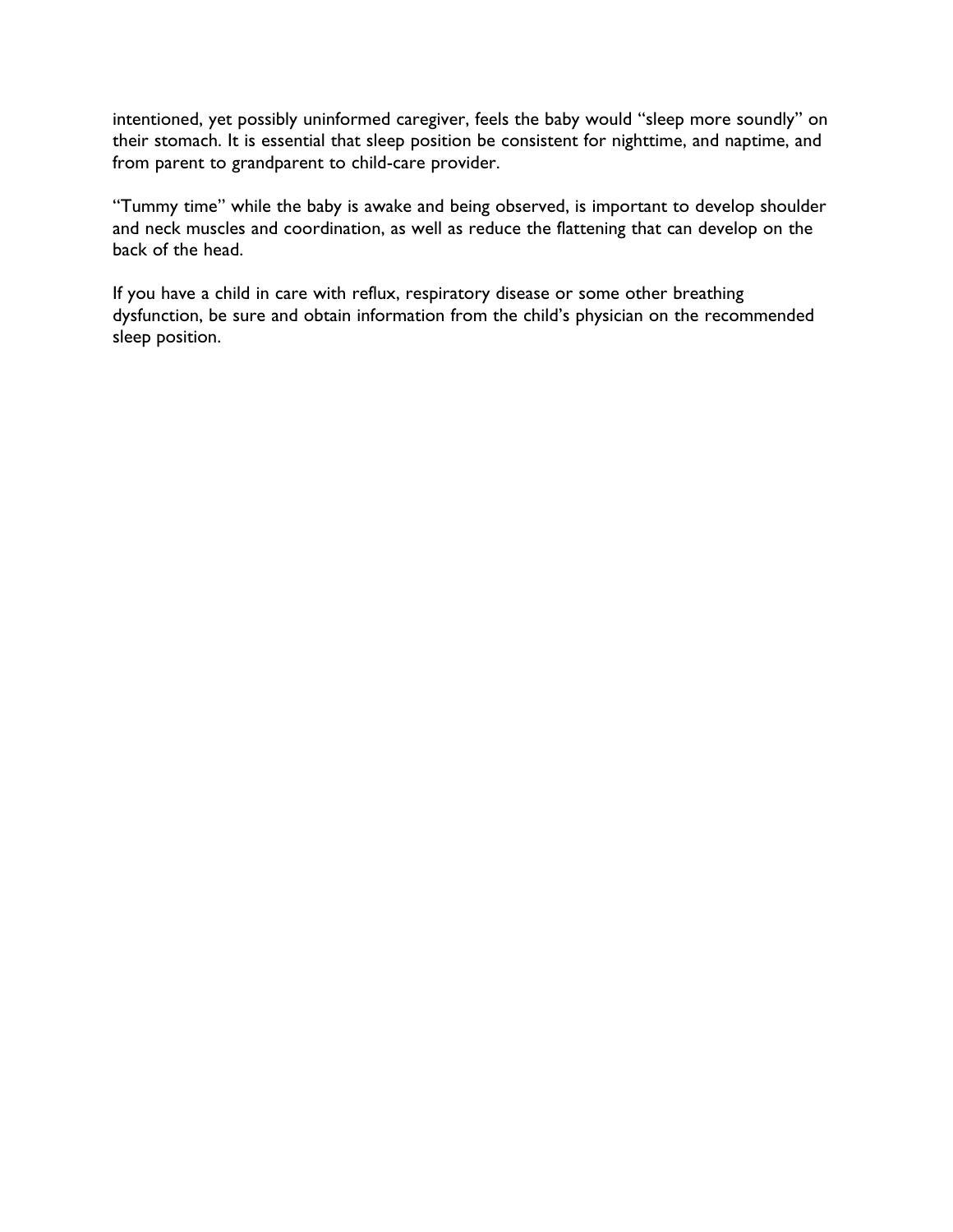### **Shaken Baby Syndrome**

## **What is Shaken Baby Syndrome?**

Shaken Baby Syndrome (SBS) is the medical term used to describe the violent shaking and resulting injuries sustained. It is one of the leading forms of fatal child abuse. When a baby is vigorously shaken, the head is moved (or snapped) back and forth. This whiplash motion can cause delicate veins inside the head to rupture and bleed. The brain actually bounces inside the skull cavity, which bruises the brain tissue. Once the bleeding begins to pool, it causes swelling and pressure. Bleeding occurs behind the eyes, (retinal bleeding) which can cause blindness. When the blood vessels to the brain are torn away, brain damage results. Once the brain cells are damaged, they are never regenerated or replaced and cannot be repaired. In addition, the swelling and pressure causes the brain to push and squeeze down on the brainstem, which controls vital functions such as breathing and heartbeat. If the swelling and pressure are not controlled, (usually through medications and/or surgery) vital functions may stop and the child could die.

Almost 25% (one out of four) of babies with SBS die. The death usually occurs within hours or days. It occurs most often in infants under 6 months old, but can occur in children up to age 3. Severe signs and symptoms of SBS include breathing problems, seizures and unconsciousness. More moderate symptoms that indicate severe shaking has occurred are inability to suck, eyes glassy or unfocused, grimacing or twitching and lethargy. The milder symptoms are poor feeding, vomiting, irritability or poor sleeping.

The survivors often suffer from varying degrees of cerebral palsy, paralysis, seizures, blindness, hearing loss, or developmental delays. It could also cause speech difficulties, behavioral problems or a vegetative state. About 15% of the victims may have no permanent damage.

## **How does it occur?**

A baby's head and neck are susceptible to head trauma because their heads are large and heavy (making up to 25% of their total body weight) and their neck muscles are not developed enough to support the force of shaking. The brain tissue is also very fragile. When a child is shaken in anger or frustration, the force is multiplied five or ten times more than if the child had simply fallen or tripped.

Most of the time, Shaken Baby Syndrome occurs when an angry or frustrated adult shakes a child that will not stop crying. Inconsolable crying, whether from colic, illness, pain or just plain fussiness is the number one reason that sparks shaking. Infants cry most between the ages of 6 weeks and 4 months. Other incidents that provoke SBS include trouble with toilet training or misbehavior, such an interrupting. The shaking may be intended to emphasize the disciplinary measure. It is estimated that 25% – 50% of parents and caretakers are not aware of the effects that shaking a baby can cause. Many experts believe that, in most cases, no serious harm was intended – they just wanted to stop the crying or the undesirable behavior. They loose control and don't stop and think first.

The majority of the perpetrators of SBS are male (70% or higher) and most of the time it is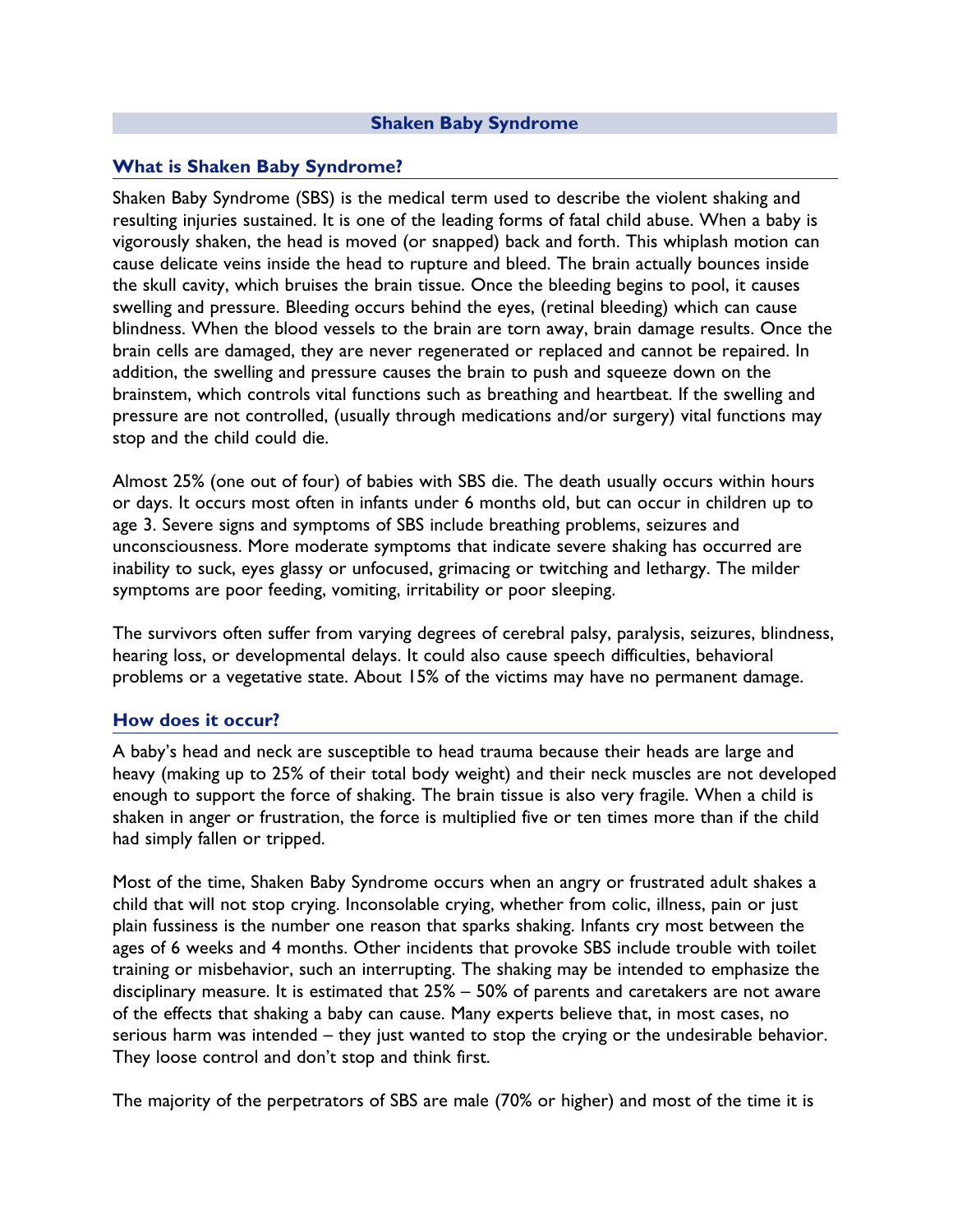the baby's father, yet the mother's boyfriend, male child-care providers or stepfathers are also responsible. Female child-care providers make up about 17% while the mothers are responsible in about 13% of the cases. The victims of Shaken Baby Syndrome are boys 60% of the time.

# **What can be done to prevent Shaken Baby Syndrome?**

Taking care of a child can be very difficult work. The most effective way to prevent SBS is to educate parents, child-care providers, babysitters, family members and siblings of the dangers of shaking a baby. Also being aware of appropriate ways to help a baby stop crying is helpful. Infants use crying to communicate needs or sometimes relieve stress.

## **Suggestions for Caregivers**

- Check the baby's diaper and change it, if needed
- Hold the baby against your chest and walk with him
- Make sure the baby is fed, and burped
- Lay the baby down across your lap and rub or pat his back
- Make sure the clothing is not too tight
- Hug and cuddle the baby gently
- Sing or talk to the baby
- Put the baby in a swing
- Play soft music
- Offer the baby a pacifier
- Rock the baby gently, either in a rocker or by swaying back and forth
- Take the baby outside for fresh air
- Gently rub the baby's head
- Reassure with soft words
- Offer a noisy toy or rattle
- Do slight knee bends while holding the baby
- Message the baby's body or limbs gently
- Gently touch the soft surfaces of the baby's face
- Take the baby for a stroller ride
- Swaddle the baby in a blanket

# **Babies are fragile. Please don't shake a child. NEVER, NEVER SHAKE A BABY!**

The more relaxed you remain, the easier it will be to console the child. Babies are sensitive to the tension around them. Letting your frustrations turn to panic or anger can intensify the infant's crying. When you are feeling stressed, do not pick up the baby until you feel calm. You could sit down, close your eyes and count to 20. Try taking slow, deep breaths. You may be better off asking for another caregiver to take over for a while.

# **"An ounce of prevention is worth a pound of cure"**

Funding for prevention programs continues to be limited although the benefits of prevention can far outweigh the costs for a surviving Shaken Baby Syndrome child over their lifetime. It is estimated that just the initial hospitalization for a SBS child is \$75, 000 - \$95,000. This does not include continuing rehabilitation or medical expenses incurred after the child goes home. Most of these costs are absorbed by society through insurance, government assistance, and increased special education costs.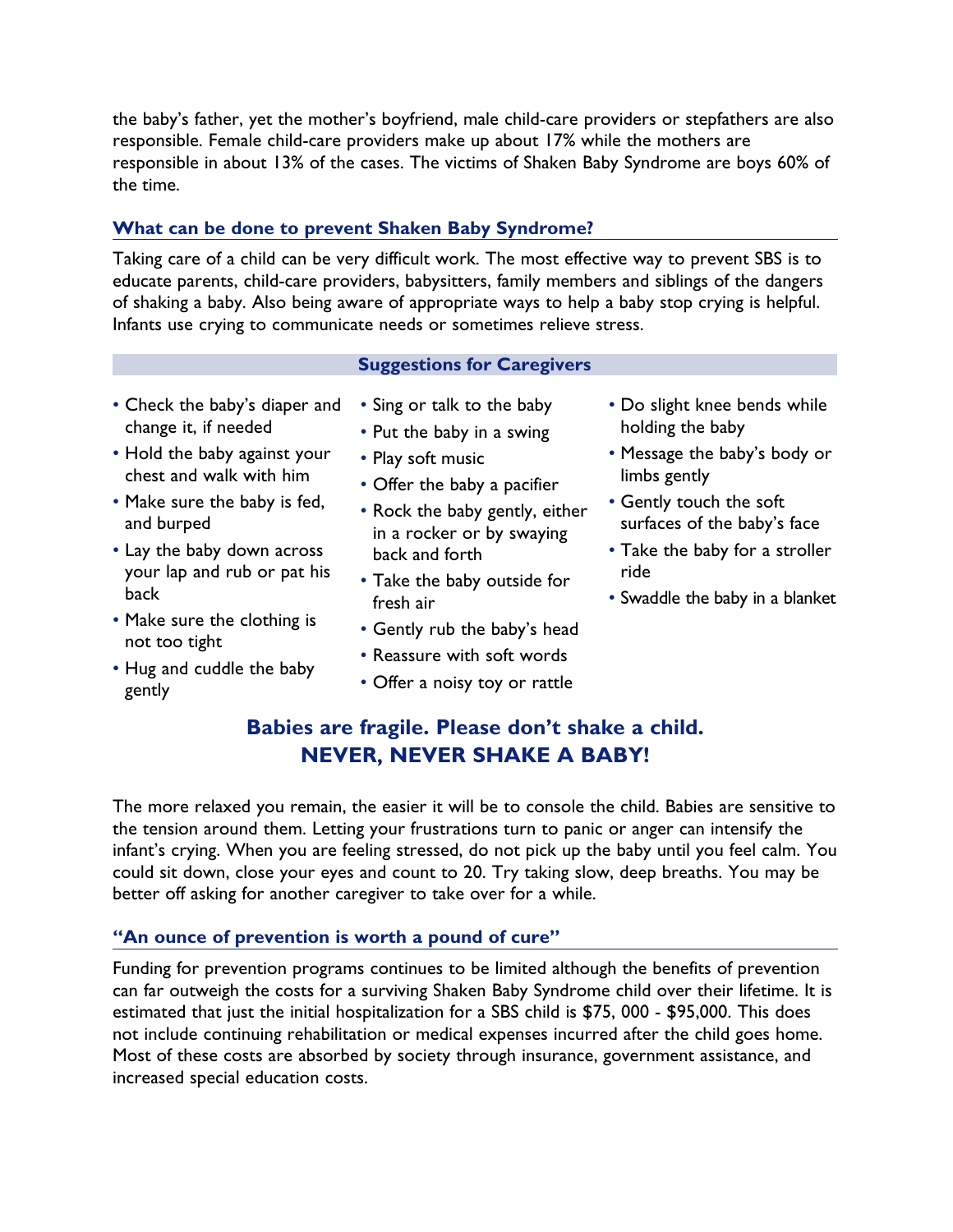The 1999 Texas Legislative session (Human Resources Code Section 42.0421.b) mandated a new training requirement for caregivers who provide care for children under 24 months old in day care centers, group day care homes and registered family homes. The child-care providers are required to receive annual training regarding

- **1) recognizing and preventing shaken baby syndrome**
- **2) preventing sudden infant death syndrome, and**
- **3) understanding early childhood brain development. Also, before a new employee works with this age group, they must have completed the training.**

If you become aware of a situation where a child has been shaken, make sure the child gets immediate medical attention. The bleeding inside the brain needs to be treated as soon as possible.

A complimentary Shaken Baby Syndrome kit with fact sheets and poster can be obtained from the Foundation for the Prevention of Child Abuse/National Exchange Club by calling **1.800.924.2643**.

Internet websites with additional information include **www.shakenbaby.com www.preventchildabuse.com www.sbsplus.com**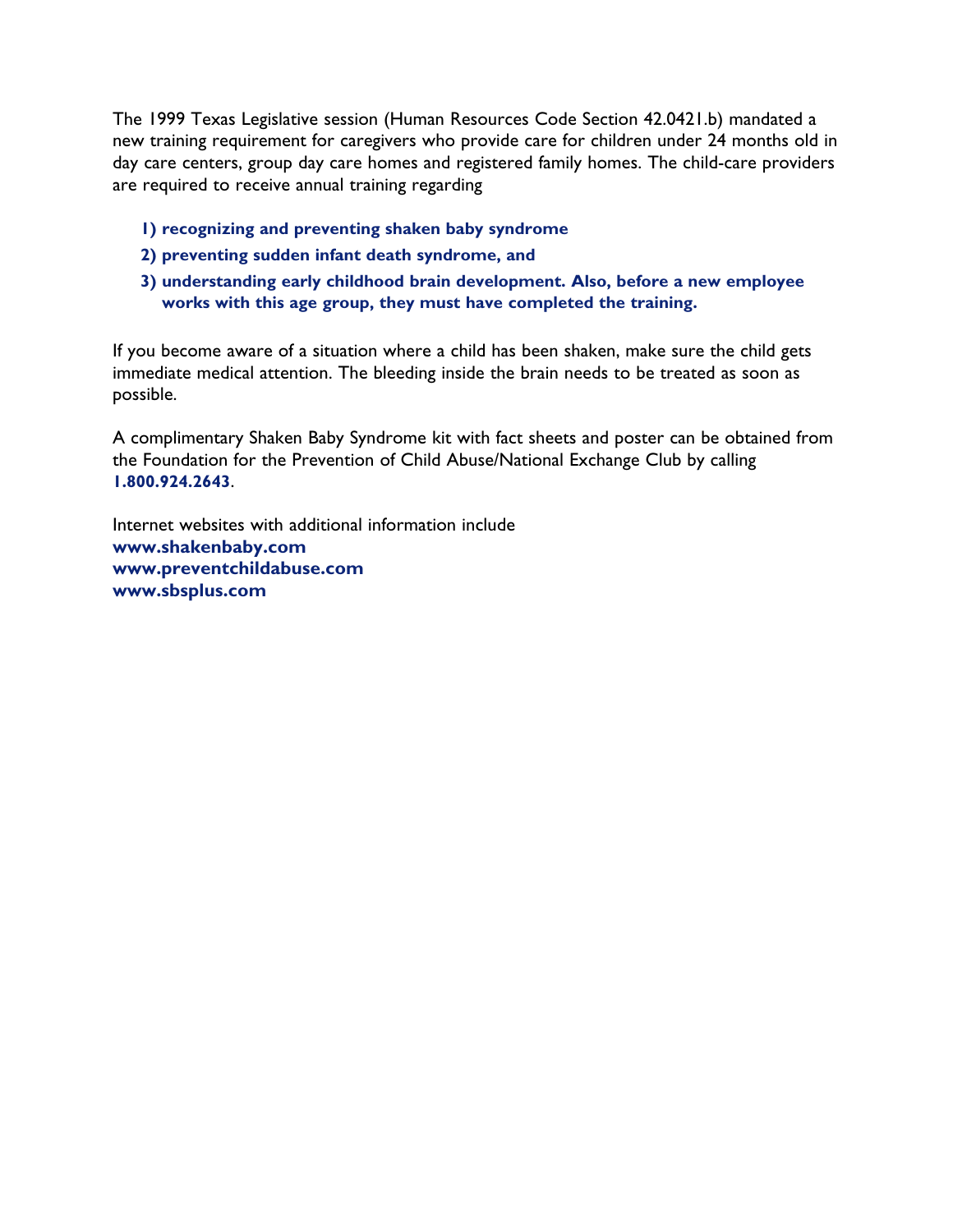## **Early Childhood Brain Development**

## **Why should caregivers know about brain development?**

The brain is the part of the body that allows us to feel joy or despair, to respond to others in a loving or angry way, to use reason, or to simply react. These capacities don't just magically appear, they result from the interplay between a child's heredity and the experiences they have during childhood.

At birth, the brain is unfinished. The parts of the brain that handle thinking and remembering, as well as emotional and social behavior, are underdeveloped. The fact that the brain matures in the world, rather than in the womb, means young children are deeply affected by their early experiences. Their relationships with parents and other important caregivers don't just influence their moods, but actually affect the way children's brains become "wired." Researchers now confirm that the way infants are interacted with and the experiences provided for them have a major impact on the child's emotional development, learning skills and how they function later in life.

## **How does the brain form "connections"?**

At birth, the brain contains about 100 billion brain cells that are yet to be connected into functioning networks. By the time a child is three, the brain has formed about one thousand trillion connections between these brain cells. Some of these connections become permanent, while others disappear as the child grows. How does the brain know which connections to keep? Connections that are used repeatedly during the child's early years become the foundation for the brain's organization and function throughout life. In contrast, a connection that is not used results in a lack of development or even the disappearance of these connections. For example, a child who is rarely spoken to or read to in the early years may have difficulty mastering language skills later on. By the same token, a child who is rarely played with may have difficulty with social adjustment as he or she grows.

Brain cells are designed for making connections. Each cell sends signals out to other brain cells and receives input from other cells. The signals, in the form of electrical impulses, travel down the length of the nerve cell. With the help of chemicals (such as serotonin) they travel from cell to cell, creating connections. Repeated activation of networks of neurons strengthens these connections.

## **What should be done to encourage appropriate brain development?**

When a caregiver rocks, touches, talks to, sings to and smiles at an infant, this promotes brain development. Babies experience relationships through their senses – vision, hearing, touch, smell and taste. They read the way you look into their eyes, they see the expressions on your face, they hear you cooing, singing, talking and reading, and they feel you holding or rocking them. Touch is especially important, as holding and stroking stimulates the brain to release important hormones necessary for growth.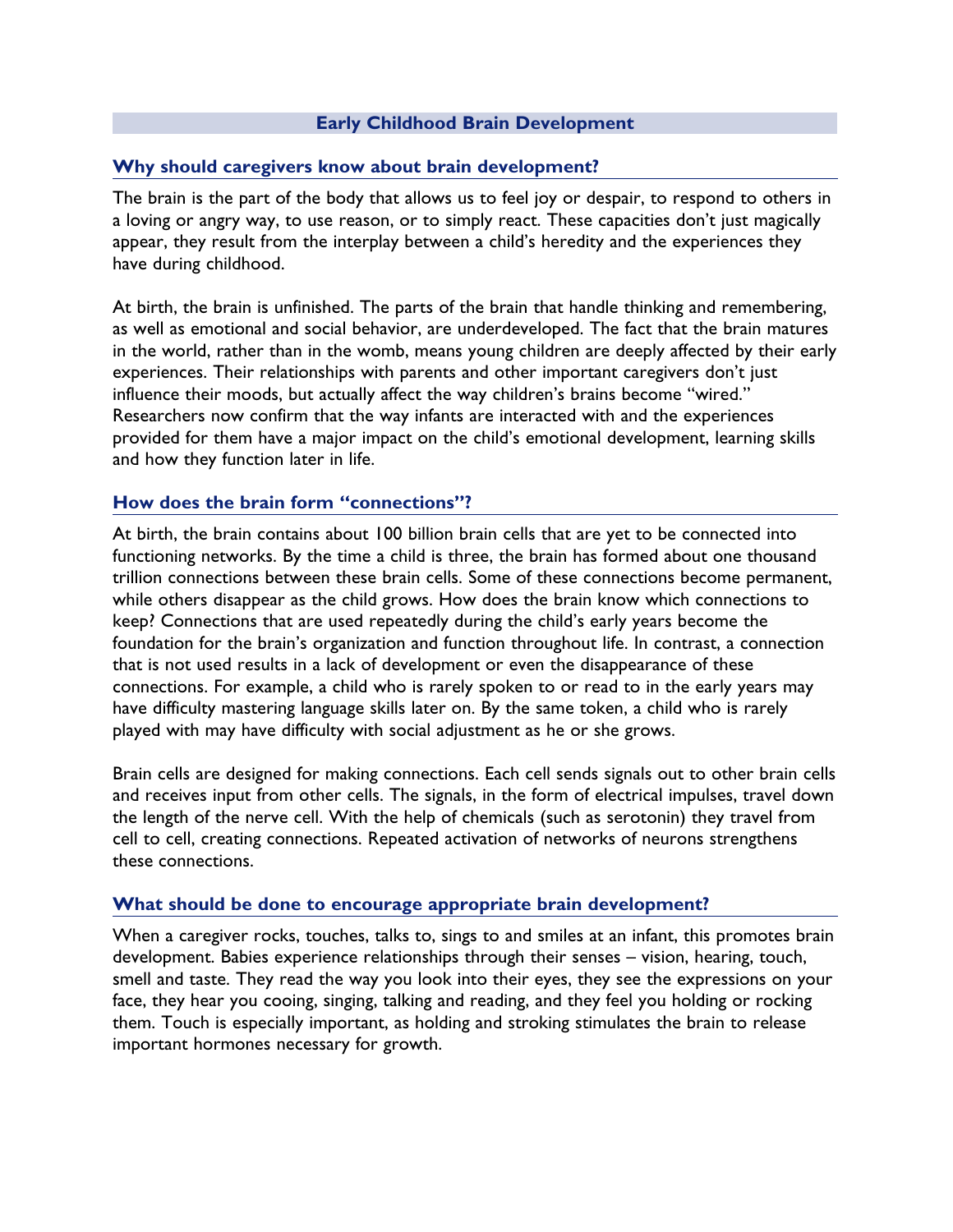#### **1. Be warm, loving, and responsive.**

Children who receive warm and responsive caregiving and are securely attached to their caregivers cope with difficult times more easily when they are older. They are more curious, get along better with other children, and perform better in school than children who are less securely attached.

Infants communicate their needs, preferences, and moods to the adults who care for them by the sounds they make, they way they move, their facial expressions and the way they make (or avoid) eye contact. Children become securely attached when caregivers try to read these signals and respond with sensitivity. They begin to trust that when they smile, someone will smile back, that when they are upset, someone will comfort them, and that when they are hungry, someone will feed them.

You might think that a newborn might get spoiled with all this attention, but studies show that newborns who are more quickly and warmly responded to when crying typically learn to cry much less and sleep more at night. A baby expresses his distress by crying. When the caregiver responds with food, warmth, or comfort, the baby tends to be calmed. The stress-response systems in the brain are turned off and the infant's brain begins to create networks of brain cells that help the baby soothe himself.

#### **2. Talk, read and sing to the child.**

Infants learn from "conversations" even when they cannot understand what you are saying. When babies hear the same words over and over, the parts of the brain that handle speech and language develop. The time used to change a diaper or feed an infant can be an opportunity to spend some individual time with that child, talking, singing and expanding on their own coos and gurgles.

Read picture books and stories to infants. By 6 months, infants show excitement by widening their eyes and moving their arms and legs when looking at a book with pictures of babies or other familiar objects.

#### **3. Establish routines.**

Daily routines associated with pleasurable feelings are reassuring for children. Repeated positive experiences provide for a sense of security. It helps a child learn what to expect from his environment and how to understand the world around him.

#### **4. Encourage safe exploration and play.**

Play is an important learning experience. Look around the environment you are providing for infants. Make sure there are enough interesting things for them to look at - not too many, but that there are things for the infant to focus on one at a time. Put the infants on the floor in safe areas that encourage them to move about. Keep things in containers that the infant can dump and fill. Adults should encourage exploration, and then also be receptive when the child needs to return to them for security.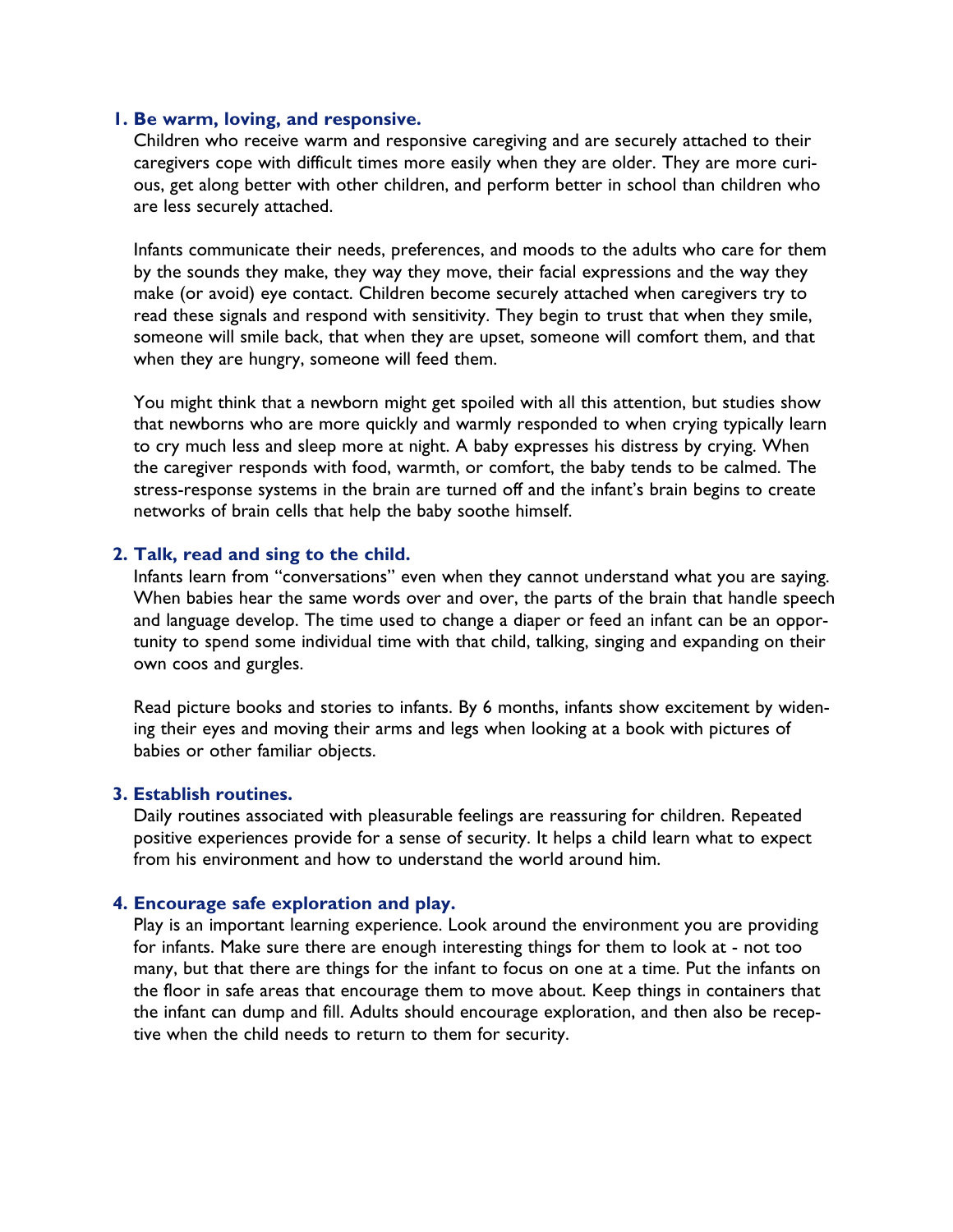### **HELPFUL**

- The attention and support of a kind and interested adult
- Child care that is continuous and predictable
- A caregiver whom the child likes and trusts
- A safe and clean place to play
- Physical activity, interesting toys and fresh air
- Nutritious meals and snacks

#### **HARMFUL**

- Hearing harsh voices or "no" all day, not being picked up when crying or listened to when upset
- Frequent caregiver turnover and a nonpredictable schedule
- A caregiver who is too tired or overwhelmed by caregiving responsibilities or does not want to care for children
- Lack of toys, over-use of television

By providing consistent and responsive caregiving, you can ensure that a child will have the best opportunity for healthy emotional and social development. Every important caregiver has the potential to help shape a young child's future.

**www.zerotothree.org www.iamyourchild.org**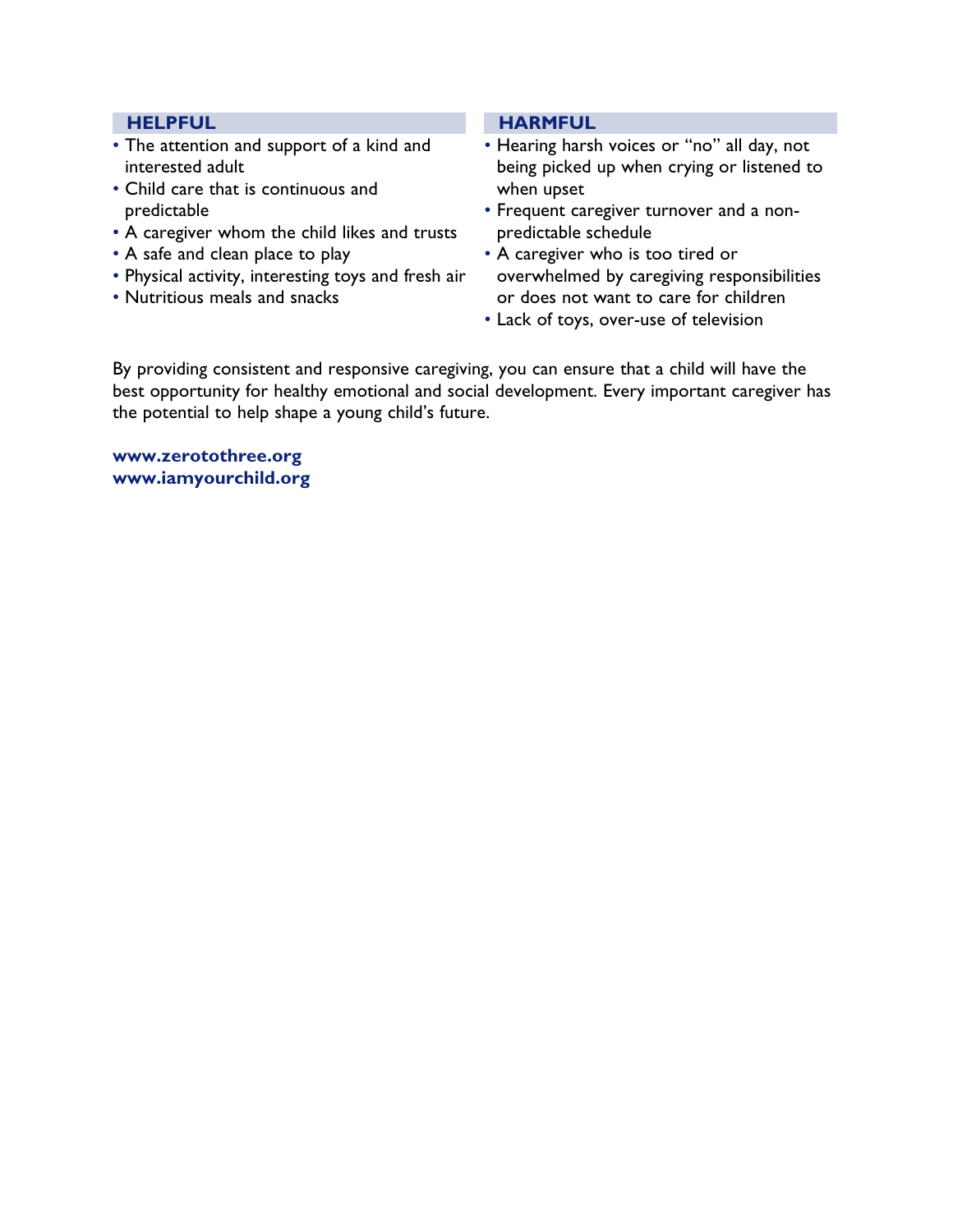# **Recognizing and Preventing Shaken Baby Syndrome Preventing Sudden Infant Death Syndrome Understanding Early Childhood Brain Development POST TEST**

In order to meet the one-hour annual training requirement/or pre-service requirement for child caregivers who provide care for children younger than 24 months, complete this test and have it available for review by licensing upon inspection.

Employee's printed name

Signature Test date

- 1. With Shaken Baby Syndrome, what happens inside the child's head when the child is shaken? *The whiplash motion causes the delicate veins inside the head to rupture and bleed; the brain bounces inside the skull cavity- bruising brain tissue; this causes swelling and pressure; retinal bleeding.*
- 2. What percentage of children with Shaken Baby Syndrome die? *25% or 1 out of 4*
- 3. Name 5 signs or symptoms the baby may display if Shaken Baby Syndrome has occurred. *breathing problems, seizures, unconsciousness, inability to suck, eyes glassy or unfocused, grimacing or twitching, lethargy, poor feeding, vomiting, poor sleeping*
- 4. List 4 kinds of long-term problems that shaking a baby can cause. *cerebral palsy, paralysis, seizures, blindness, hearing loss, developmental delays, speech difficulties, vegetative state*
- 5. What is the number one reason a baby is shaken? *inconsolable crying*
- 6. List 7 things a caregiver can do to help a baby stop crying or to control their own frustration. *• Sing or talk to the baby*
	- *• Check the baby's diaper and change it, if needed*
	- *• Hold the baby against your chest and walk with him*
	- *• Make sure the baby is fed, and burped*
	- *• Lay the baby down across your lap and rub or pat his back*
	- *• Make sure the clothing is not too tight*

*• Hug and cuddle the baby gently*

- 
- *• Put the baby in a swing*
- *• Play soft music*
- *• Offer the baby a pacifier*
- *• Rock the baby gently, either in a rocker or by swaying back and forth*
- *• Take the baby outside for fresh air*
	- *• Gently rub the baby's head*
	- *• Reassure with soft words*
- *• Offer a noisy toy or rattle*
- *• Do slight knee bends while holding the baby*
- *• Massage the baby's body or limbs gently*
- *• Gently touch the soft surfaces of the baby's face*
- *• Take the baby for a stroller ride*
- *• Swaddle the baby in a blanket*
- *Remain relaxed, do not pick up the baby until you feel calm, sit down and close your eyes and count to 20, take slow and deep breaths, ask another caregiver to take over for a while.*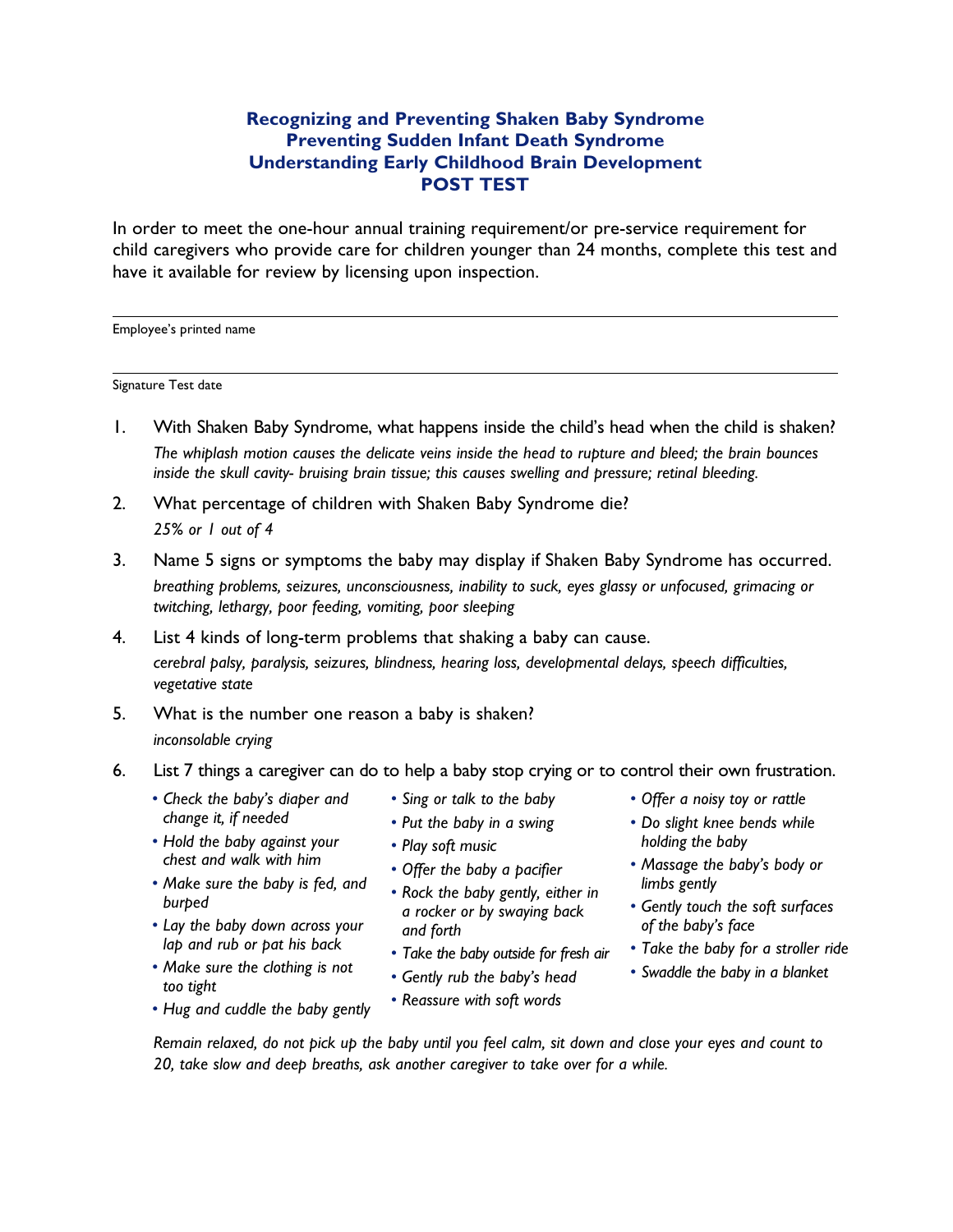- 7. At what age is SIDS most likely to occur? *before 6 months, with the highest concentration between 2 and 4 months*
- 8. List 5 factors that place babies at higher risk for SIDS. *weighing less than 5 to 6 pounds at birth; premature babies; twins or triplets; babies born to mothers less than 20 years old; babies born to mothers who smoked or used drugs or alcohol during pregnancy; sleeping on their stomachs; and smoke in the environment*
- 9. What position should infants be placed in for sleep both at bedtime and naptime? *on their back*
- 10. List 4 additional things that can be done to reduce the risk of SIDS. *besides placing them on their backs for sleep – also use a tight-fitting mattress in a crib that meets current safety standards – no sofas, waterbeds, pillows, bean bags; remove fluffy and loose bedding from the sleep area; keep head uncovered during sleep; make sure the baby does not become overheated; keep the environment smoke-free; breast feed the baby*
- 11. According to research, does there appear to be a greater risk for SIDS when babies who are used to sleeping on their backs are then placed on their stomachs for sleep? *yes, almost 20 times greater risk*
- 12. What affects the way children's brains become "wired?" *relationships with parents and other important caregiver*
- 13. How does the brain know which "connections" to keep? *those that are used repeatedly*
- 14. How do babies experience relationships? *through their senses – vision, hearing, touch, smell, taste*
- 15. How do children become securely attached to caregivers? *when caregivers try to read signals and respond with sensitivity*
- 16. Name 5 things to do with infants that effect positive brain development. *rocking, touching, talking to, singing to, smiling at the infant; be warm loving and responsive; read to the infant; establish routines; encourage safe exploration and play*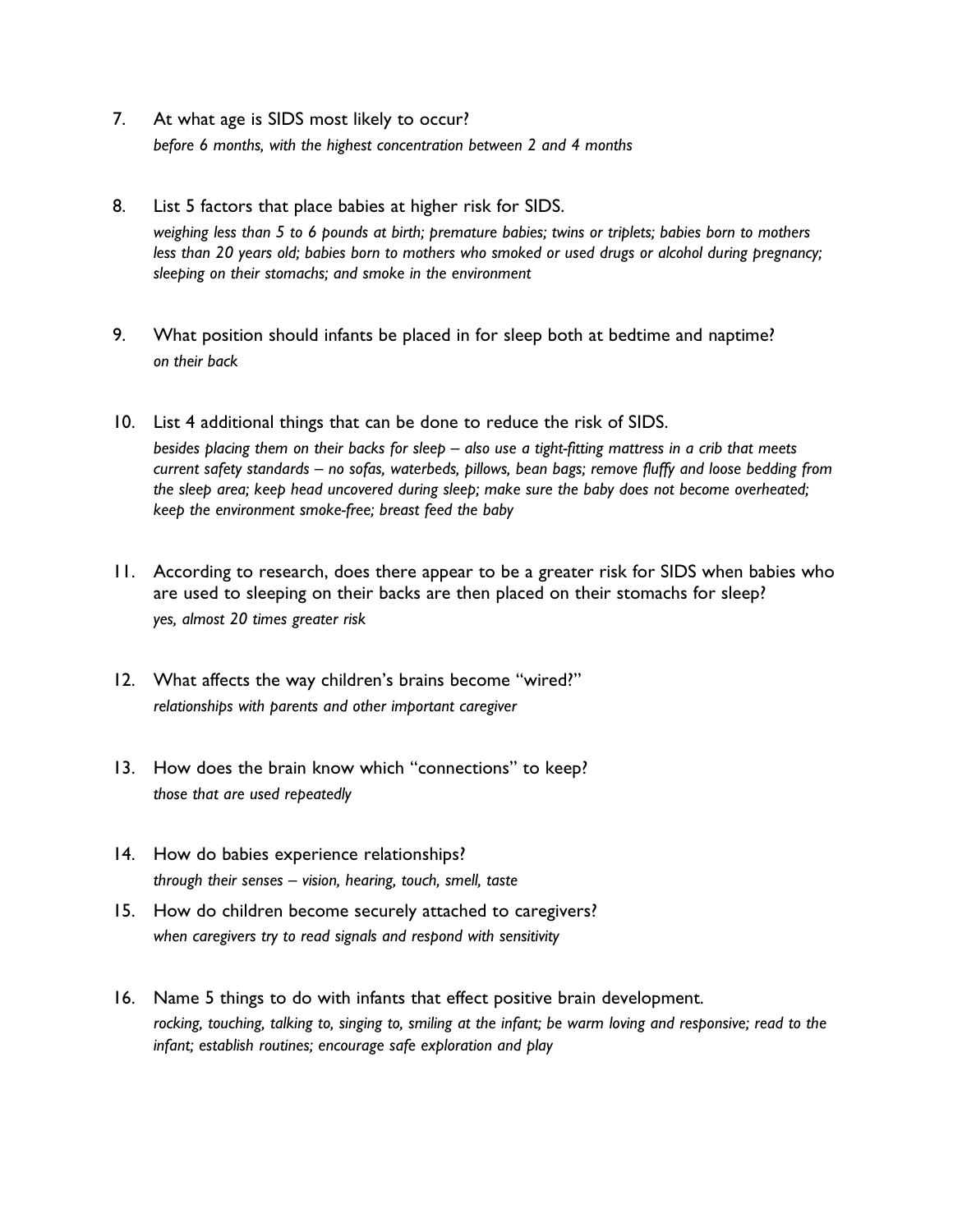# **Recognizing and Preventing Shaken Baby Syndrome Preventing Sudden Infant Death Syndrome Understanding Early Childhood Brain Development POST TEST**

In order to meet the one-hour annual training requirement/or pre-service requirement for child caregivers who provide care for children younger than 24 months, complete this test and have it available for review by licensing upon inspection.

Employee's printed name

Signature Test date

1. With Shaken Baby Syndrome, what happens inside the child's head when the child is shaken?

- 2. What percentage of children with Shaken Baby Syndrome die?
- 3. Name 5 signs or symptoms the baby may display if Shaken Baby Syndrome has occurred.
- 4. List 4 kinds of long-term problems that shaking a baby can cause.
- 5. What is the number one reason a baby is shaken?
- 6. List 7 things a caregiver can do to help a baby stop crying or to control their own frustration.

7. At what age is SIDS most likely to occur?